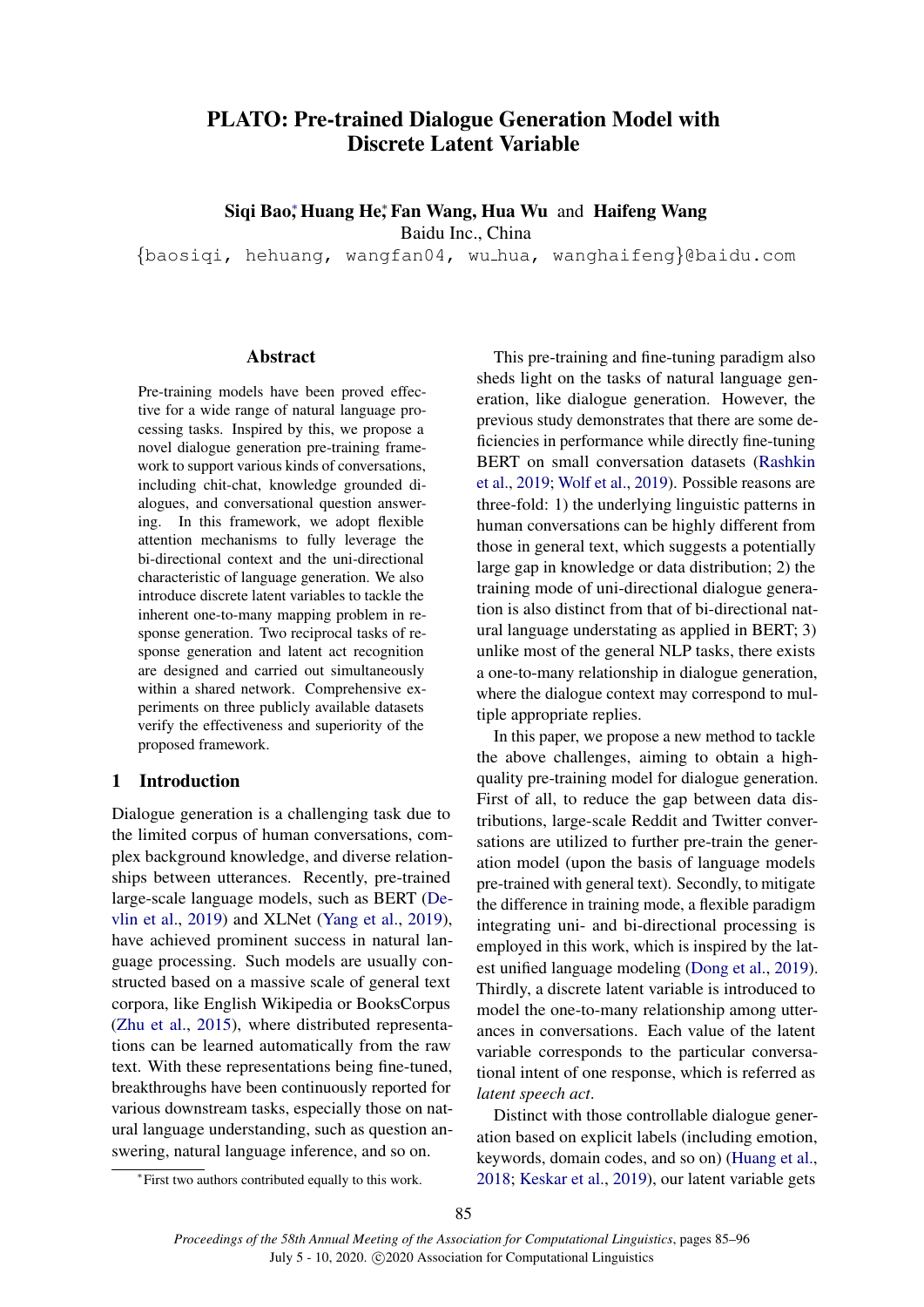exempted from the restriction of human annotations and can be learned automatically from the corpus in an unsupervised way. In the pre-training of dialogue generation, response generation and latent act recognition are carried out simultaneously within a shared network. Based on the context and latent variable, the generation task tries to maximize the likelihood of the target response. Meanwhile, the recognition task aims to estimate the latent variable w.r.t. the given context and target response. Apparently, the accurate recognition of the latent variable is a crucial factor in boosting the quality of response generation.

We conducted experiments on three different kinds of conversation tasks: chit-chat, knowledge grounded conversation, and conversational question answering. Experimental results verify the effectiveness and superiority of our pre-trained model as compared with the other state-of-the-art methods. Our pre-trained models and source code have been released at GitHub, hoping to facilitate further research progress in dialogue generation.<sup>1</sup>

### 2 Dialogue Generation Pre-training

Given a piece of context, there exist multiple appropriate responses, leading to diverse conversation flows. It is widely recognized that the capability of modeling one-to-many relationship is crucial for the dialogue generation system [\(Zhao et al.,](#page-10-1) [2017;](#page-10-1) [Chen et al.,](#page-8-2) [2019\)](#page-8-2). To this end, we propose to encode discrete latent variables into transformer blocks for one-to-many relationship modeling, where two reciprocal tasks of response generation and latent act recognition are collaboratively carried out.

#### 2.1 Model Architecture

In our model, there are three elements: dialogue context  $c$ , response  $r$  and latent variable  $z$ . The dialogue context  $c$  consists of several history utterances. (For knowledge grounded conversation, it is conventional to concatenate background knowledge into the context as well [\(Wolf et al.,](#page-9-2) [2019\)](#page-9-2).) The response  $r$  is one piece of appropriate reply towards the given context. The latent variable  $z$  is one K-way categorical variable  $z \in [1, K]$ , with each value corresponding to a particular latent speech act in the response.

<span id="page-1-0"></span>

Figure 1: Graphical illustration of response generation (gray lines) and latent act recognition (dashed blue lines).

The probabilistic relationships among these elements are elaborated with the graphical model in Figure [1.](#page-1-0) Given a context  $c$ , there are multiple latent speech acts which can be taken as response intents (represented by the latent variable z). Conditioned on the context and one selected latent speech act, the response is generated as  $p(r|c, z)$ (gray lines). Given a pair of context and response, the underlying latent speech act can be estimated as  $p(z|c, r)$  (dashed blue lines). As such, our pretraining of dialogue generation contains the following two tasks – response generation and latent act recognition.

We propose a unified infrastructure for the joint learning of both tasks, shown as Figure [2.](#page-2-0) The backbone of our infrastructure is inspired by the transformer blocks in [\(Dong et al.,](#page-8-1) [2019\)](#page-8-1), which supports both bi-directional encoding and uni-directional decoding flexibly via specific selfattention masks. Both response generation and latent act recognition are carried out under the unified network with shared parameters. Their detailed implementations are described as follows.

Given the context  $c$  and a specific speech act  $z$ , the response generation can be estimated as

$$
p(r|c, z) = \Pi_{t=1}^{T} p(r_t|c, z, r_{< t}), \qquad (1)
$$

where  $T$  is the length of the target response  $r$  and  $r_{\leq t}$  denotes previously generated words. Since the response generation is a uni-directional decoding process, each token in the response only attends to those before it, shown as dashed orange lines in Figure [2.](#page-2-0)

The latent act recognition task is included to identify the corresponding value of  $z$  for the given context and the target response in the training data. The latent act recognition shares network parameters with response generation, but has a separate self-attention mask for bi-directional encoding. As shown in Figure [2,](#page-2-0) with a special mask symbol [M] as input, it keeps collecting information from the context and target response (red lines). In this way,

<sup>1</sup>[https://github.com/PaddlePaddle/](https://github.com/PaddlePaddle/Research/tree/master/NLP/Dialogue-PLATO) [Research/tree/master/NLP/Dialogue-PLATO](https://github.com/PaddlePaddle/Research/tree/master/NLP/Dialogue-PLATO)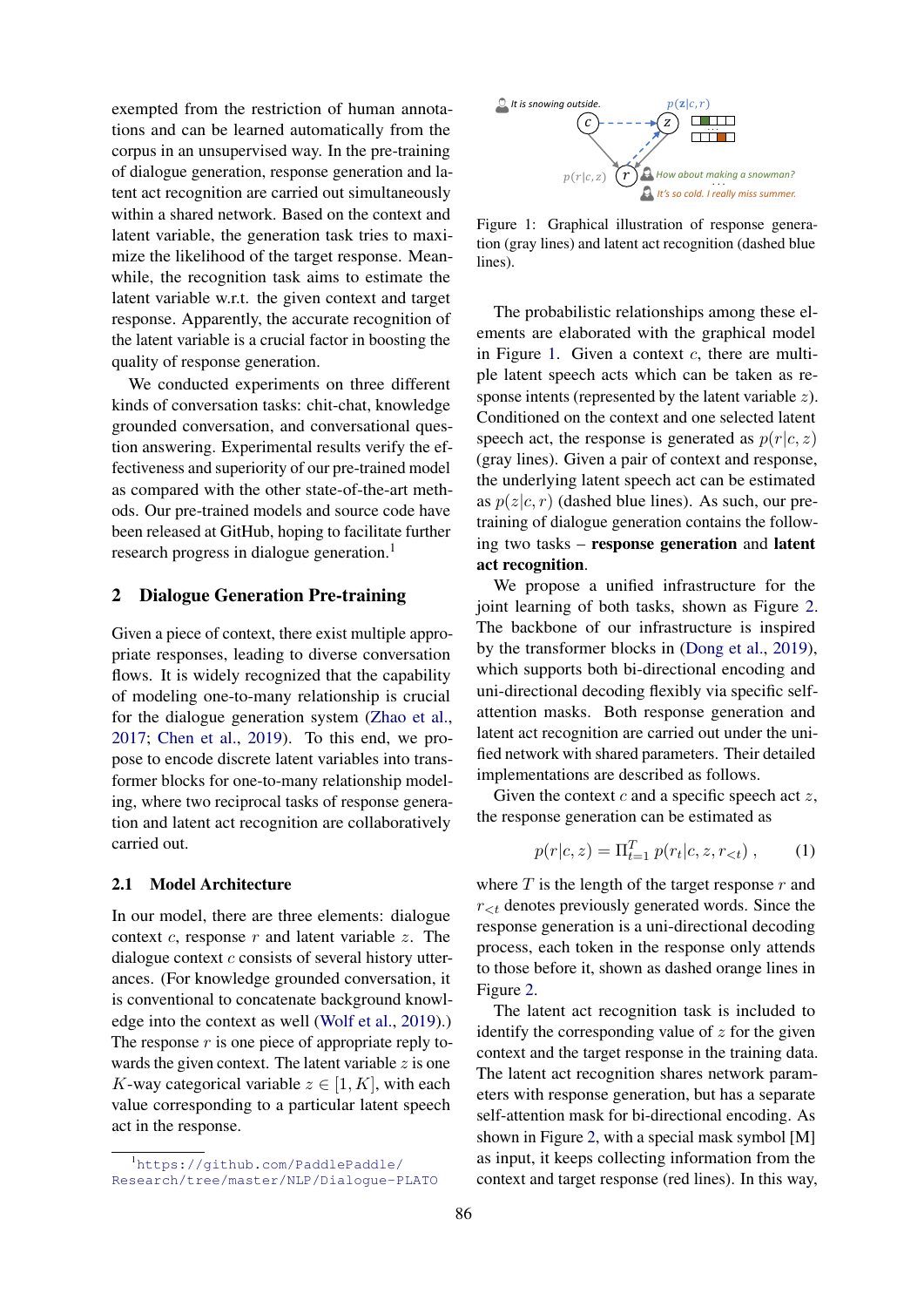<span id="page-2-0"></span>

Figure 2: Architecture of dialogue generation with discrete latent variable. In self-attention visualization, red and blue lines denote bi-directional attention, and dashed orange lines denote uni-directional attention.

<span id="page-2-1"></span>

|                        | Latent                | Context                                                                                                                                                                                                                                                        | Response                                                                                               |
|------------------------|-----------------------|----------------------------------------------------------------------------------------------------------------------------------------------------------------------------------------------------------------------------------------------------------------|--------------------------------------------------------------------------------------------------------|
| Input                  | [z]<br>do             | dog<br> [EOU] [BOU] <br>[EOU]<br>cute<br>have<br>$\mathsf{a}$<br>pet<br>have  <br>vou<br>a                                                                                                                                                                     | [EOU]<br>that<br>is<br>great                                                                           |
| Token<br>Embeddings    | $E_{[z]}$<br>$E_{do}$ | $\mathsf{E}_{\mathsf{dog}}$<br>E <sub>2</sub><br>$E_a$<br>$\mathsf{E}_{\mathsf{cute}}$<br>$E_{\rm c}$<br>$E_a$<br>$E_i$<br>Ehave<br>$E_{[EOU]}$ $E_{[BOU]}$<br>$E_{\text{pet}}$<br>$E_{[EOU]}$<br>E <sub>have</sub><br>$E_{\text{vou}}$                        | $E_{is}$<br>$\blacksquare$   E <sub>great</sub>   ,<br>$E_{[EOU]}$<br>$E_{\text{that}}$<br>$E_{\rm c}$ |
| Role<br>Embeddings     | $E_A$                 | $E_A$<br>$E_B$<br>$E_B$<br>$E_A$<br>$E_A$<br>$E_B$<br>$E_B$<br>$E_B$<br>$E_B$<br>$E_B$<br>$E_A$<br>$E_A$<br>$E_A$                                                                                                                                              | $E_A$<br>$E_A$<br>$E_A$<br>$E_A$<br>$E_A$<br>$E_A$                                                     |
| Turn<br>Embeddings     | $E_{[-2]}$            | $E_{[-2]}$<br>$\mathsf{E}_{\left[ \text{-1}\right] }$<br>$E_{[-1]}$<br>$\mathsf{E}_{\left[ \text{-1}\right] }$<br>$E_{[-2]}$<br>$E_{[-2]}$<br>$\mathsf{E}_{[-2]}$<br>$E_{[-1]}$<br>$E_{[-1]}$<br>$E_{[-1]}$<br>$\mathsf{E}_{[-1]}$<br>$E_{[-2]}$<br>$E_{[-2]}$ | $E_{[0]}$<br>$E_{[0]}$<br>$E_{[0]}$<br>$E_{[0]}$<br>$E_{[0]}$<br>$E_{[0]}$                             |
| Position<br>Embeddings | $E_0$                 | E <sub>5</sub><br>$E_0$<br>E <sub>3</sub><br>E <sub>2</sub><br>E <sub>5</sub><br>$E_6$<br>$E_4$<br>$E_6$<br>$E_1$<br>E <sub>2</sub><br>$E_4$<br>$E_1$<br>E <sub>3</sub>                                                                                        | $E_1$<br>E <sub>3</sub><br>$E_4$<br>$E_0$<br>E <sub>2</sub><br>E <sub>5</sub>                          |

Figure 3: Input representation. The input embedding is the sum of token, role, turn and position embeddings.

the corresponding speech act for the target response can be recognized as  $z \sim p(\mathbf{z}|c, r)$ , where  $p(\mathbf{z}|c, r)$ is the estimated posterior distribution over discrete latent values.

# 2.2 Input Representation

For multi-turn conversation modeling, elaborate designs have been made on the input representation in this work. For each token, its input embedding is the sum of corresponding token, role, turn and position embeddings. One visual example is shown in Figure [3](#page-2-1) and details are described in the following.

• The input is the concatenation of latent variable, dialogue context and response. Following the pre-processing of BERT [\(Devlin et al.,](#page-8-0) [2019\)](#page-8-0), the input text is tokenized with WordPiece [\(Wu](#page-9-5) [et al.,](#page-9-5) [2016\)](#page-9-5). A special end-of-utterance [EOU] token is appended to the end of each utterance for separation. Another begin-of-utterance [BOU] token is added at the beginning of the response, whose final hidden state (i.e., output of the last transformer block) is used to predict next token during generation.

its token embedding  $\mathbf{E}_{[z]}$  is mapped from the latent embedding space  $\mathbf{E}_{z} \in \mathbb{R}^{K \times D}$ . For the rest tokens in the vocabulary, they are initialized using BERT's WordPiece embeddings.

- Role embeddings are employed to differentiate the characters evolved in the conversation. The role embedding  $E_A$  is added for the response, as well as dialogue utterances generated by the same character in the context. And role embedding  $E_B$  is used for the other character. (For knowledge grounded conversation,  $\mathbf{E}_C$  is used as the role embedding of background knowledge.)
- In the interactive conversation, there are multiturn utterances and we employ relative order in the assignment of turn embeddings. The turn embedding for the response is set to  $\mathbf{E}_{[0]}$ , and the turn embedding of its last utterance is  $E_{[-1]}$ , and etc. Our utilization of relative turn embeddings instead of absolute ones enables the model to assign turn embedding  $\mathbf{E}_{[0]}$  to the response consistently and makes response generation exempt from the disturbance of its round number within the dialogue.
- Given that  $z$  is one  $K$ -way categorical variable,
- Position embeddings are added according to the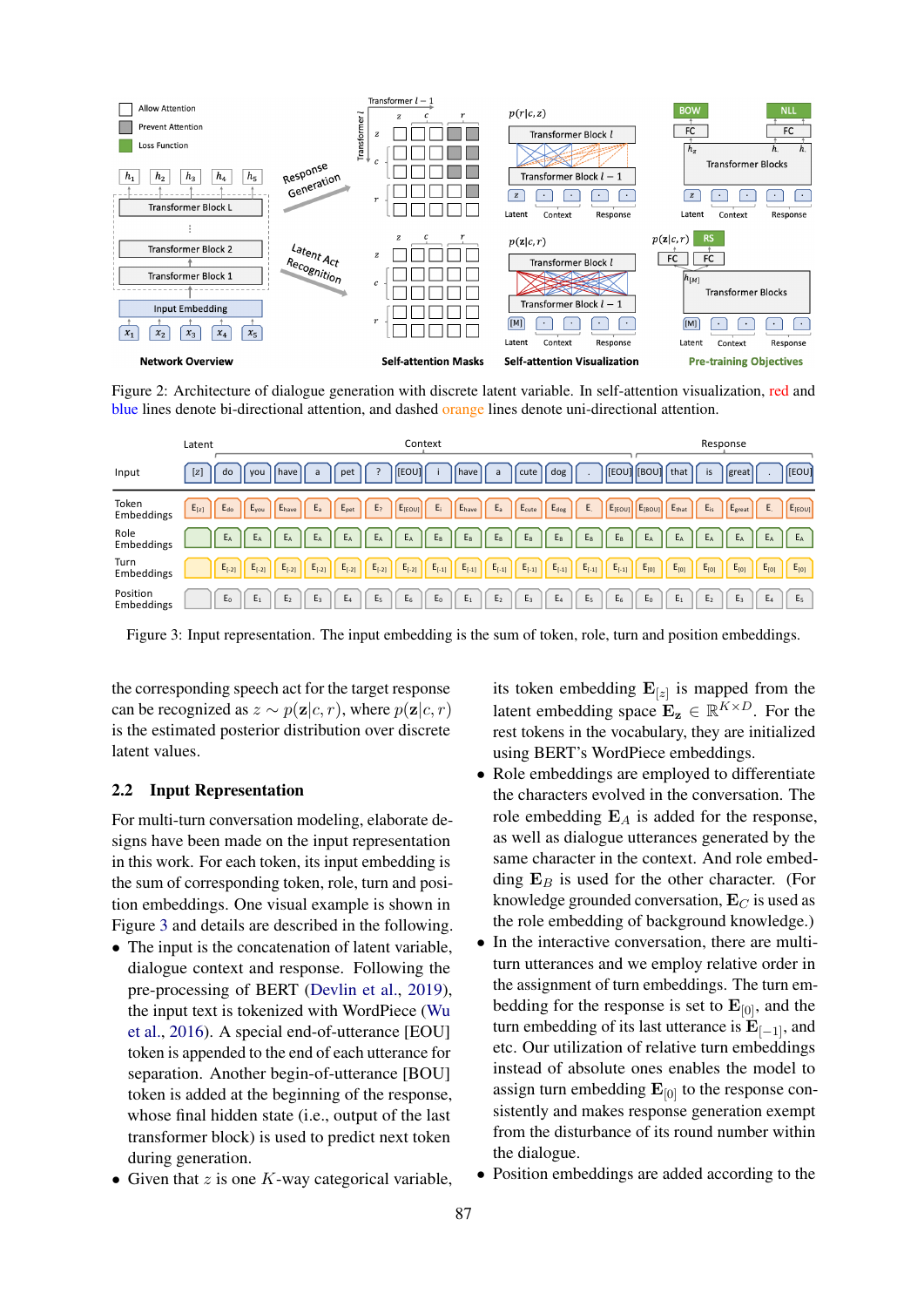token position in each utterance. Note that for the special token of latent variable, its corresponding role, turn and position embeddings are all set to empty.

### 2.3 Pre-training Objectives

We employ three loss functions in dialogue generation pre-training: negative log-likelihood (NLL) loss, bag-of-words (BOW) loss and response selection (RS) loss. Brief illustration is shown in the last column of Figure [2](#page-2-0) and detailed descriptions will be provided in this section.

### 2.3.1 Response Generation

In our model, the response is generated conditioned on the latent variable and the context. The widely adopted NLL loss is embraced in the pre-training:

$$
\mathcal{L}_{NLL} = -\mathbb{E}_{z \sim p(\mathbf{z}|c,r)} \log p(r|c, z)
$$
\n
$$
= -\mathbb{E}_{z \sim p(\mathbf{z}|c,r)} \sum_{t=1}^{T} \log p(r_t|c, z, r_{< t}),
$$
\n(2)

where  $z$  is the latent speech act of this training pair  $(c, r)$ , sampled from the probability distribution  $p(\mathbf{z}|c, r)$ . The posterior distribution over latent values is estimated through the task of latent act recognition:

$$
p(\mathbf{z}|c,r) = \text{softmax}(W_1 h_{[M]} + b_1) \in \mathbb{R}^K, \quad (3)
$$

where  $h_{[M]} \in \mathbb{R}^D$  is the final hidden state of the special mask,  $W_1 \in \mathbb{R}^{K \times D}$  and  $b_1 \in \mathbb{R}^K$  denote the weight matrices of one fully-connected layer.

Besides the classical NLL loss, the bag-of-words loss [\(Zhao et al.,](#page-10-1) [2017\)](#page-10-1) is also employed to facilitate the training process of latent discrete variables:

$$
\mathcal{L}_{BOW} = -\mathbb{E}_{z \sim p(\mathbf{z}|c,r)} \sum_{t=1}^{T} \log p(r_t|c, z)
$$
\n
$$
= -\mathbb{E}_{z \sim p(\mathbf{z}|c,r)} \sum_{t=1}^{T} \log \frac{e^{f_{rt}}}{\sum_{v \in V} e^{f_v}},
$$
\n(4)

where  $V$  refers to the whole vocabulary. The function  $f$  tries to predict the words within the target response in a non-autoregressive way:

$$
f = \text{softmax}(W_2 h_z + b_2) \in \mathbb{R}^{|V|},\qquad(5)
$$

where  $h_z$  is the final hidden state of the latent variable and |V| is the vocabulary size.  $f_{r_t}$  denotes the estimated probability of word  $r_t$ . As compared with NLL loss, the BOW loss discards the order of words and forces the latent variable to capture the global information of the target response.

# 2.3.2 Response Selection

Response selection helps distinguish whether the response is relevant with the dialogue context and consistent with the background knowledge. Meanwhile, its score can be regarded as an indicator of coherence during inference, helping to select the most coherent one from multiple candidate responses.

Particularly, the training of response selection is carried out together with the bi-directional encoding of latent act recognition. The positive training samples come from the dialogue context and corresponding target response  $(c, r)$ , with label  $l_r = 1$ . And the negative samples are created by randomly selecting responses from the corpus  $(c, r<sup>-</sup>)$ , with label  $l_{r-} = 0$ . The binary cross-entropy loss of response selection is defined as follows:

$$
\mathcal{L}_{RS} = -\log p(l_r = 1|c, r) - \log p(l_{r-} = 0|c, r^{-})
$$
\n(6)

The above probability is estimated through one fully-connected layer, with the final hidden state of the special mask fed as input:

$$
p(l_r = 1|c, r) = \text{sigmoid}(W_3 h_{[M]} + b_3) \tag{7}
$$

To sum up, the total objective of our pre-training model is to minimize the integrated loss:

<span id="page-3-0"></span>
$$
\mathcal{L} = \mathcal{L}_{NLL} + \mathcal{L}_{BOW} + \mathcal{L}_{RS} \tag{8}
$$

#### 2.4 Pre-training Procedure

Our pre-training model contains 12 transformer blocks, with network parameters initialized using BERT $_{BASE}$ . Large-scale conversation datasets – Twitter [\(Cho et al.,](#page-8-3) [2014\)](#page-8-3) and Reddit [\(Zhou et al.,](#page-10-2) [2018;](#page-10-2) [Galley et al.,](#page-9-6) [2019\)](#page-9-6) are employed for pretraining, which results in 8.3 million training samples in total. For each training sample of context and target response  $(c, r)$ , it needs to pass through the network twice to accomplish the tasks of latent act recognition and response generation. And the pre-training steps are summarized as follows:

- 1) Latent Act Recognition
	- Given a pair of context and target response, estimate the posterior distribution  $p(\mathbf{z}|c, r)$
	- Randomly select  $r^-$  and calculate  $\mathcal{L}_{RS}$
- 2) Response Generation
	- With the sampled latent value  $z \sim p(\mathbf{z}|c, r)$ , calculate  $\mathcal{L}_{NLL}$  and  $\mathcal{L}_{BOW}$

3) Optimization

– Sum up to obtain  $\mathcal{L}$ , and update network parameters with back-propagation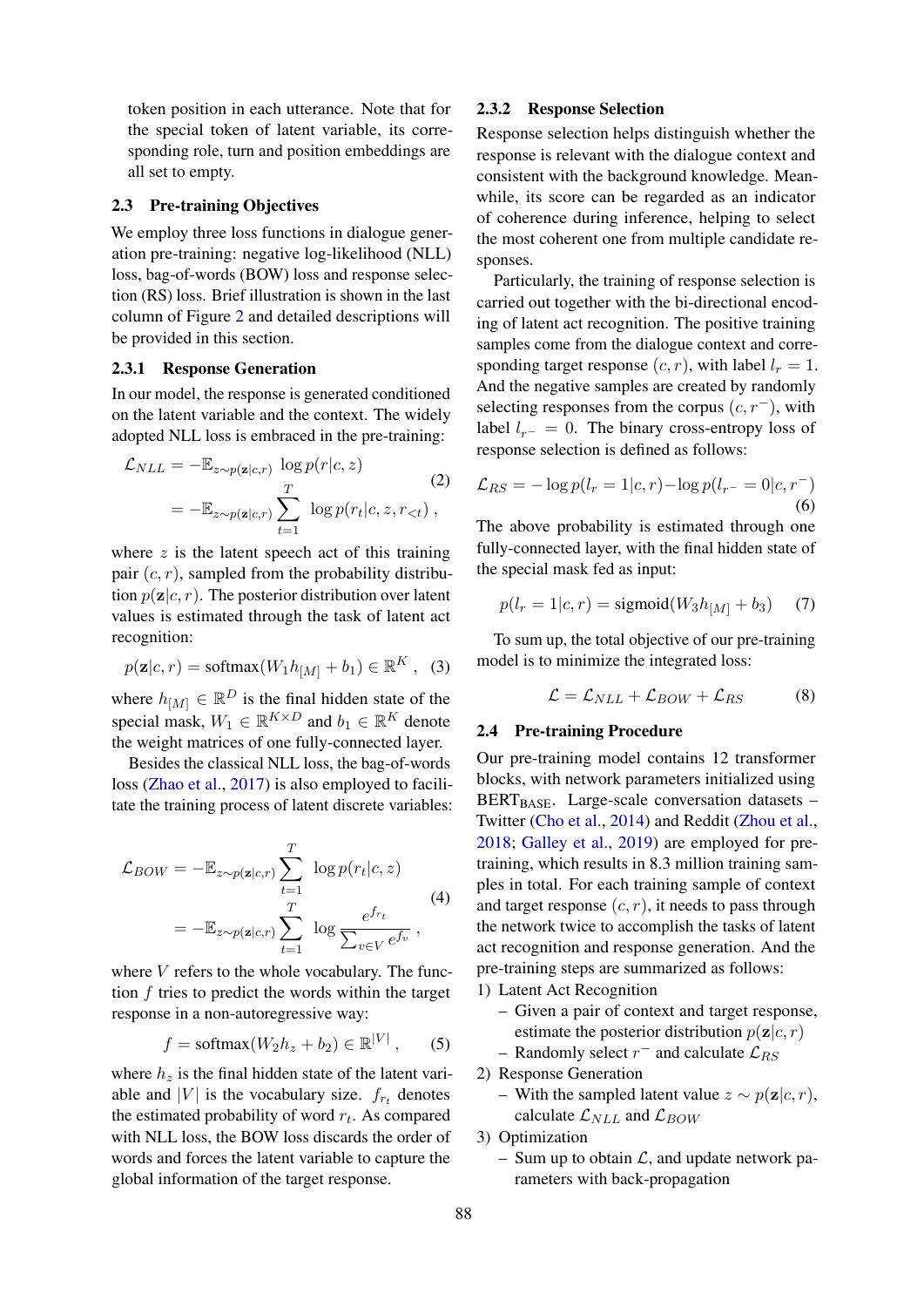The hyper-parameters used in pre-training are listed as follows. The maximum sequence length of context and response is set to 256 and 50, respectively. The number of transformer blocks in our model  $L$  is 12 and the hidden embedding dimension D is 768. The batch size is set to 64 and  $K$ is set to 20 for the discrete latent variable. Adam optimizer [\(Kingma and Ba,](#page-9-7) [2015\)](#page-9-7) is employed for optimization with a learning rate of 5e-5. The pretraining of dialogue generation was carried out on 8 Nvidia Telsa V100 32G GPU cards for 3.5M steps, taking about two weeks to reach convergence.

### 2.5 Fine-tuning and Inference

Our pre-trained model is flexible enough to support various kinds of dialogues, including chit-chat, knowledge grounded conversation, conversational question answering, etc. The fine-tuning on small conversation datasets can be carried out by following the training objectives defined in Equation [\(8\)](#page-3-0). As the fine-tuning process reaches convergence, the response towards the given context can be obtained through the following inference procedure:

- 1) Candidate Response Generation
	- Conditioned on each latent value  $z \in [1, K]$ , generate corresponding candidate response r.
- 2) Response Selection
	- Calculate the probability for each response  $p(l_r = 1|c, r)$  and select the one with highest coherence value as the final response.

It is worth noting that the above fine-tuning and inference procedures are set up for the dialogue generation without any specific objectives. If there exists a specific objective within the conversation, such as letting both participants know more about each other [\(Bao et al.,](#page-8-4) [2019\)](#page-8-4), the fine-tuning can proceed to maximize the pre-defined rewards with reinforcement learning (RL). Under such circumstances, our latent discrete variable can be naturally treated as action within RL, and thus the response selection can be straightforwardly solved by selecting the action that results in the maximum reward.

### 3 Experiments

### 3.1 Settings

#### 3.1.1 Datasets

To evaluate the performance of our proposed method, comprehensive experiments have been carried out on three publicly available datasets.

• Persona-Chat [\(Zhang et al.,](#page-9-8) [2018\)](#page-9-8) is a knowledge grounded conversation dataset. It provides

both manually annotated conversations and corresponding persona profiles (background knowledge), where two participants chat naturally and try to get to know each other.

- Daily Dialog [\(Li et al.,](#page-9-9) [2017\)](#page-9-9) is a chit-chat dataset, which contains high-quality human conversations about daily life.
- DSTC7-AVSD [\(Alamri et al.,](#page-8-5) [2019\)](#page-8-5), short for Audio Visual Scene-aware Dialog of the DSTC7 challenge, is a conversational question answering dataset. In DSTC7-AVSD, the system need to generate an answer given dialogue context and background knowledge. There are two available options of knowledge utilization: 1) using singlemodal information of text only, including video's caption and summary; 2) relying on multi-modal information, including text, audio and visual features. The single-modal option is adopted by our method in the experiments.

The descriptions and statistics of these datasets are summarized in Table [1.](#page-5-0)

#### 3.1.2 Compared Methods

The following models have been compared in the experiments.

Baseline. Sequence to sequence with attention (Seq2Seq) [\(Vinyals and Le,](#page-9-10) [2015\)](#page-9-10) is employed as the baseline for the experiments on Persona-Chat and Daily Dialog. DSTC7-AVSD has provided a baseline system, which is built upon hierarchical recurrent encoders with multi-modal features.

State of the art. Persona-Chat was also utilized in the ConvAI2 challenge [\(Dinan et al.,](#page-8-6) [2019a\)](#page-8-6), where the team of Lost in Conversation (LIC) [\(Golovanov](#page-9-11) [et al.,](#page-9-11) [2019\)](#page-9-11) obtains the best performance. LIC is also one transformer based generation method and fine-tuned upon the pre-trained model of GPT [\(Radford et al.,](#page-9-12) [2018\)](#page-9-12). For the dataset of Daily Dialog, its best results are reported by the recently developed method  $-$  iVAE<sub>MI</sub> [\(Fang et al.,](#page-9-13) [2019\)](#page-9-13), which generates diverse responses with samplebased latent representation. In DSTC7-AVSD, the team of CMU [\(Sanabria et al.,](#page-9-14) [2019\)](#page-9-14) obtains the best performance across all the evaluation metrics. Our method. To better analyze the effects of our latent discrete variable, we also compare to the version without latent variable (Our w/o Latent).<sup>2</sup>

<sup>&</sup>lt;sup>2</sup>It shares the same training settings as our method with latent variables: network parameters are first initialized with BERT<sub>BASE</sub>, and the pre-training is further carried out on Reddit and Twitter. The only difference lies in the incorporation of latent variable.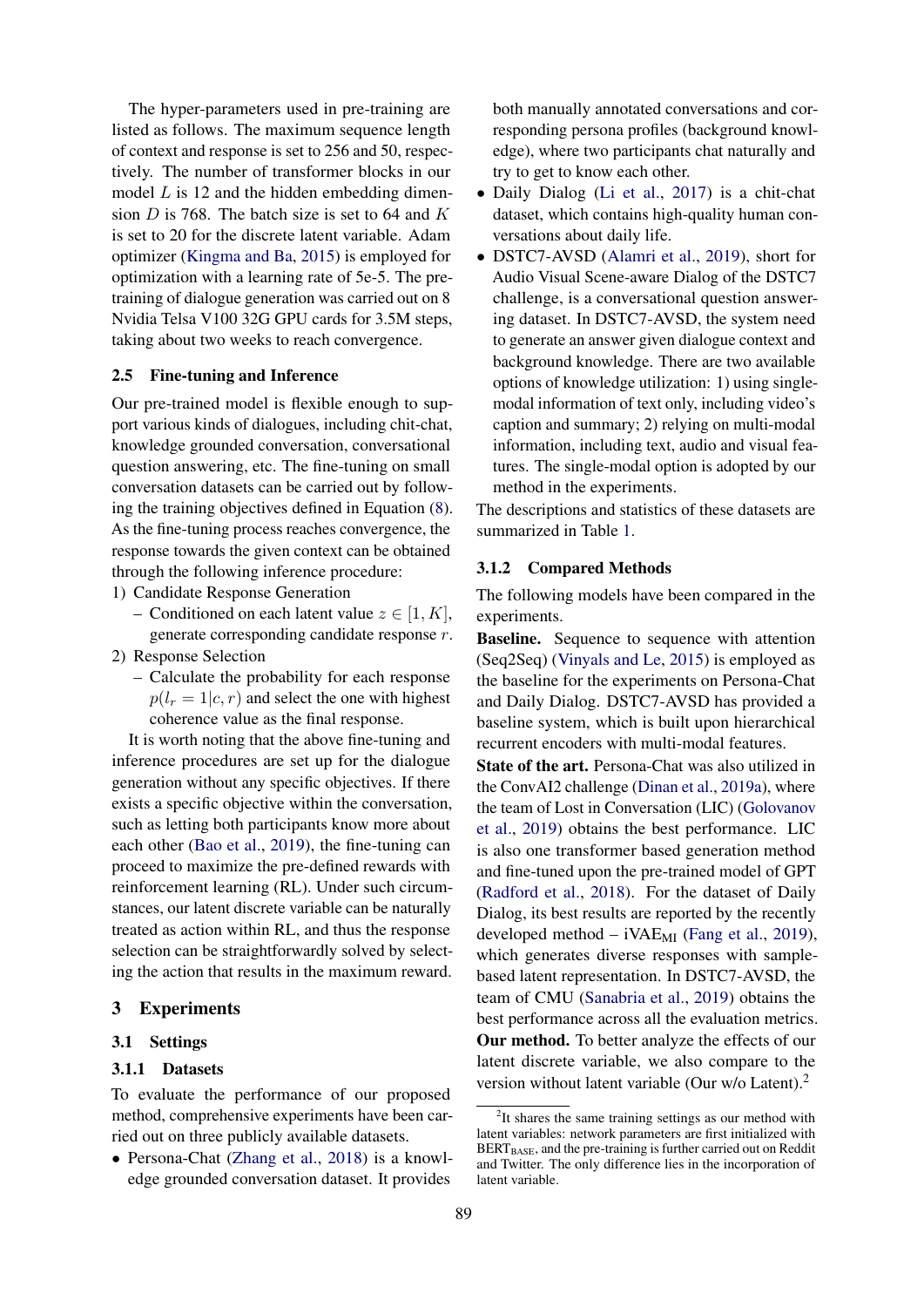<span id="page-5-0"></span>

| <b>Dataset</b> | Type                      | Knowledge                  |                                  | # Valid                           | # Test                          |
|----------------|---------------------------|----------------------------|----------------------------------|-----------------------------------|---------------------------------|
| Persona-Chat   | Chit-chat<br>with persona | Persona profiles           | 8,939 dialogues<br>131,438 turns | 1,000 dialogues<br>$15,602$ turns | 968 dialogues<br>15,024 turns   |
| Daily Dialog   | Chit-chat                 | N/A                        | 11,118 dialogues<br>87,170 turns | 1,000 dialogues<br>8,069 turns    | 1,000 dialogues<br>7,740 turns  |
| DSTC7-AVSD     | Conversational OA         | Video caption<br>& summary | 7,659 dialogues<br>153,180 turns | 1,787 dialogues<br>35,740 turns   | 1,710 dialogues<br>13,490 turns |

Table 1: Summary of datasets used in the experiments.

<span id="page-5-1"></span>

|                 | Model              | Automatic Evaluation |                 |                          | Human Evaluation |           |                 |         |
|-----------------|--------------------|----------------------|-----------------|--------------------------|------------------|-----------|-----------------|---------|
| Dataset         |                    | $BLEU-1/2$           | Distinct- $1/2$ | Knowledge R/P/F1         | Fluency          | Coherence | Informativeness | Overall |
|                 | Seq2Seq            | 0.448 / 0.353        | 0.004 / 0.016   | 0.004 / 0.016 / 0.006    | 1.82             | 0.37      | 0.85            | 0.34    |
| Persona-        | <b>LIC</b>         | 0.405 / 0.320        | 0.019 / 0.113   | 0.042 / 0.154 / 0.064    | 1.95             | 1.34      | 1.09            | 1.29    |
| Chat            | Our $w$ /o Latent  | 0.458 / 0.357        | 0.012 / 0.064   | 0.085/0.263/0.125        | 1.98             | 1.36      | 1.04            | 1.30    |
|                 | Our Method         | 0.406 / 0.315        | 0.021 / 0.121   | 0.142 / 0.461 / 0.211    | 1.99             | 1.51      | 1.70            | 1.50    |
|                 | Seq2Seq            | 0.336 / 0.268        | 0.030 / 0.128   |                          | 1.85             | 0.37      | 0.44            | 0.33    |
| Daily<br>Dialog | iVAE <sub>MI</sub> | 0.309 / 0.249        | 0.029 / 0.250   |                          | 1.53             | 0.34      | 0.59            | 0.30    |
|                 | Our w/o Latent     | 0.405/0.322          | 0.046 / 0.246   | $\overline{\phantom{a}}$ | 1.91             | 1.58      | 1.03            | 1.44    |
|                 | Our Method         | 0.397 / 0.311        | 0.053 / 0.291   |                          | 1.97             | 1.57      | 1.23            | 1.48    |

Table 2: Experimental results on Persona-Chat and Daily Dialog with automatic and human evaluations, with highest value written in bold.

<span id="page-5-2"></span>

| Dataset    | Model                     | BLEU-1 | BLEU-2 | BLEU-3 | BLEU-4 | <b>METEOR</b> | ROUGH-L | <b>CIDEr</b> |
|------------|---------------------------|--------|--------|--------|--------|---------------|---------|--------------|
| DSTC7-AVSD | Baseline                  | 0.626  | 0.485  | 0.383  | 0.309  | 0.215         | 0.487   | 0.746        |
|            | <b>CMU</b>                | 0.718  | 0.584  | 0.478  | 0.394  | 0.267         | 0.563   | 1.094        |
|            | Our Method                | 0.784  | 0.637  | 0.525  | 0.435  | 0.286         | 0.596   | 1.209        |
|            | Our Method<br>Upper Bound | 0.925  | 0.843  | 0.767  | 0.689  | 0.361         | 0.731   | 1.716        |

Table 3: Experimental results on DSTC7-AVSD with automatic evaluation, with highest value written in bold.

<span id="page-5-3"></span>

| Context                    | breaking news on the presidential race that could change your vote           |  |  |  |
|----------------------------|------------------------------------------------------------------------------|--|--|--|
|                            | i m not voting for hillary i m voting for trump                              |  |  |  |
|                            | <i>i</i> can t believe this is happening                                     |  |  |  |
| Generated Responses        | it would be interesting to see the results of this election                  |  |  |  |
|                            | trump is a role model that the news media mafia hides                        |  |  |  |
|                            | i will be voting for hillary                                                 |  |  |  |
| Context                    | i plan on walking into the appalachian mountains and never coming back.      |  |  |  |
|                            | i've been to the appalachian mountains a few times . it's a beautiful place. |  |  |  |
|                            | i've never been to the appalachian mountains, but i've heard it's nice.      |  |  |  |
| <b>Generated Responses</b> | i wouldn't want to live there.                                               |  |  |  |
|                            | don't worry, you'll come back.                                               |  |  |  |
|                            | that sounds like a good plan.                                                |  |  |  |

Table 4: Examples of response generation with our pre-trained model.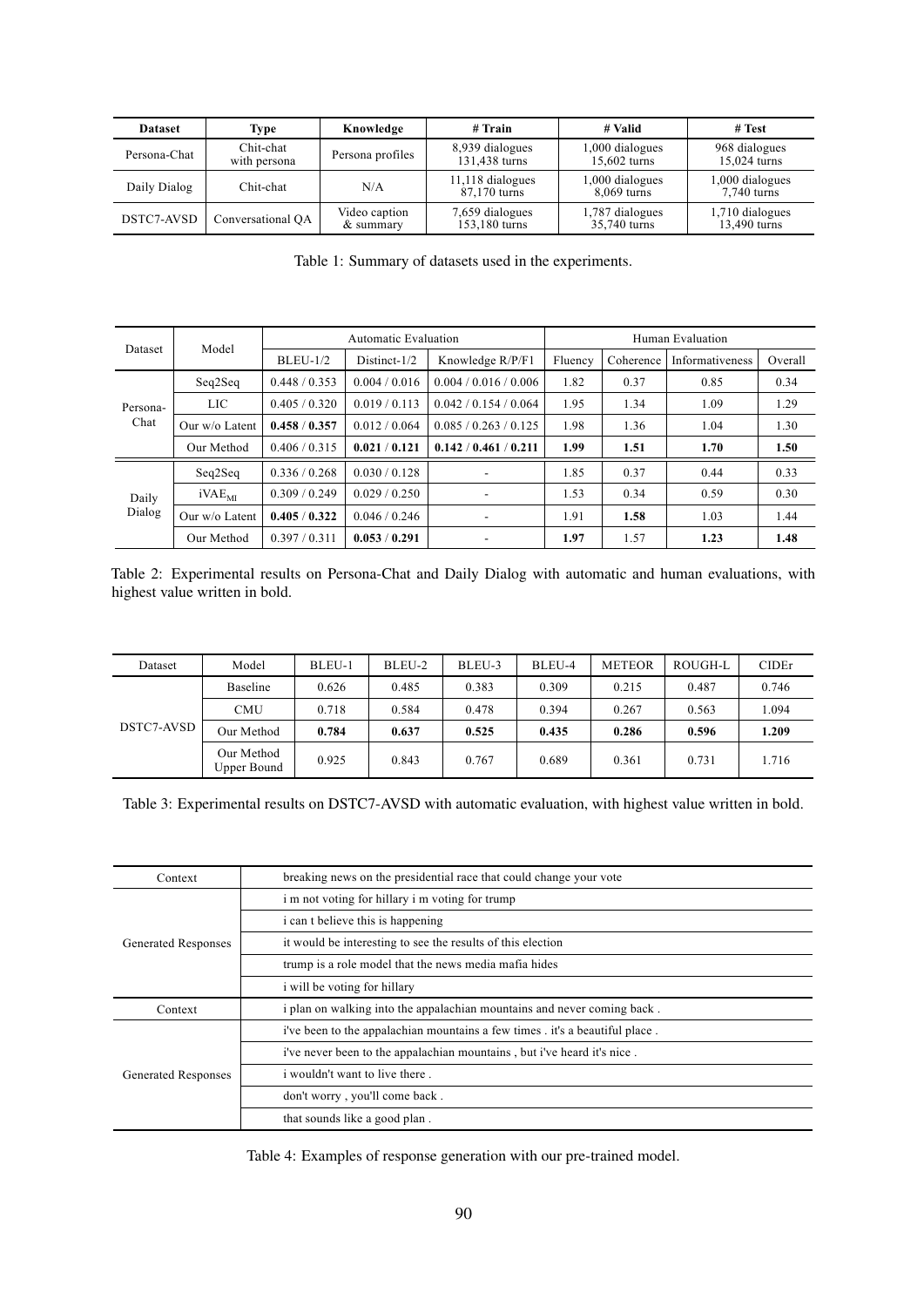<span id="page-6-0"></span>

| Index | Initialization |               | Training Configurations   |                          |              | $#$ Fine-tuning Dialogues |        |        |
|-------|----------------|---------------|---------------------------|--------------------------|--------------|---------------------------|--------|--------|
|       | Model          | Attention     | <b>Context Attention</b>  | Data                     | Latent       | 1k                        | 5k     | 9k     |
| 1.1   | <b>BERT</b>    | Bi-direction  | B <sub>i</sub> -direction | $\overline{\phantom{a}}$ |              | 58.091                    | 33.143 | 26.727 |
| 1.2   | $GPT-2$        | Uni-direction | Uni-direction             | $\overline{\phantom{a}}$ |              | 31.251                    | 25.630 | 24.638 |
| 1.3   | $GPT-2$        | Uni-direction | Bi-direction              | $\overline{\phantom{a}}$ |              | 25.193                    | 18.225 | 16.538 |
| 2.1   | $GPT-2$        | Uni-direction | Bi-direction              | Twitter & Reddit         |              | 16.141                    | 13.981 | 13.332 |
| 2.2   | <b>BERT</b>    | Bi-direction  | Bi-direction              | Twitter & Reddit         |              | 15.836                    | 13.799 | 13.105 |
| 3.1   | <b>BERT</b>    | Bi-direction  | B <sub>i</sub> -direction | Twitter & Reddit         | $\checkmark$ | 15.080                    | 12.936 | 12.285 |

Table 5: Perplexity of different pre-trained models on Persona-Chat, with best value written in bold.

### 3.1.3 Evaluation Metrics

Both automatic and human evaluations are employed to assess the performance of compared methods. In automatic evaluation, the following metrics are included:

- BLEU [\(Chen and Cherry,](#page-8-7) [2014\)](#page-8-7) measures the n-gram overlap between generated response and the target response.
- Distinct-1/2 [\(Li et al.,](#page-9-15) [2016\)](#page-9-15) measures the generation diversity, which is defined as the number of distinct uni- or bi-grams divided by the total amount of generated words.
- Knowledge Recall/Precision/F1 [\(Dinan et al.,](#page-8-8) [2019b\)](#page-8-8) measures the degree of informativeness w.r.t. background knowledge.
- In DSTC7-AVSD, the MSCOCO platform [\(Chen](#page-8-9) [et al.,](#page-8-9) [2015\)](#page-8-9) is employed for evaluation. It compares the generated response with six ground truth responses, using metrics of BLEU, ME-TEOR, ROUGH-L and CIDEr.

In human evaluation, we randomly select 100 dialogue contexts and generate responses with compared methods. Three crowd-sourcing workers are asked to score the response quality on a scale of [0, 1, 2] from four aspects – fluency, coherence, informativeness and overall. The higher score, the better. Details about the criteria are given as follows.

- Fluency measures whether the generated sentence is smooth and grammatically correct.
- Coherence evaluates whether the generated response is relevant with the dialogue context and consistent with the expressed information or background knowledge.
- Informativeness assesses whether the response is informative or not.
- Overall represents the general evaluation, where 0 indicates a bad response, 1 refers to a normal response and 2 stands for a good response.

After collecting the assessments from annotators,

the response's final score is determined via majority voting. The average Fleiss's kappa [\(Fleiss and](#page-9-16) [Cohen,](#page-9-16) [1973\)](#page-9-16) on Persona-Chat and Daily Dialog is 0.515 and 0.480 respectively, indicating annotators have reached moderate agreement.

#### 3.2 Experimental Results

The experimental results on Persona-Chat and Daily Dialog with automatic and human evaluations are summarized in Table [2.](#page-5-1) As suggested in the empirical study [\(Liu et al.,](#page-9-17) [2016\)](#page-9-17), the correlation between automatic metrics and human judgments is weak in open-domain dialogue generation. In the automatic evaluation, experimental results demonstrate that no method can consistently outperform the others.

During human evaluations, our method achieves better performance consistently across all the metrics on Persona-Chat and Daily Dialog. The scores of fluency almost approach the upper bound, revealing that our generated responses are very fluent. The informativeness assessments indicate that the information in our generated responses is significantly richer, as compared with the baseline methods. Our responses are coherent with the context and favored most by crowd-sourcing workers. The ablation study with our method and our w/o latent also suggests that through the incorporation of discrete latent variables, remarkable improvements can be achieved for dialogue generation. In addition, it can be observed that the generation quality of transformed-based approaches (LIC and our method) is significantly better than that of RNNbased methods (Seq2Seq and iVAE<sub>MI</sub>).<sup>3</sup>

The experimental results on DSTC7-AVSD with automatic evaluation are provided in Table [3.](#page-5-2) In the

<sup>&</sup>lt;sup>3</sup>It is a normal phenomenon that the performance of our w/o latent is close to that of LIC. Both of them initialize network parameters with pre-trained language models and continue training with large-scale conversation data as Reddit.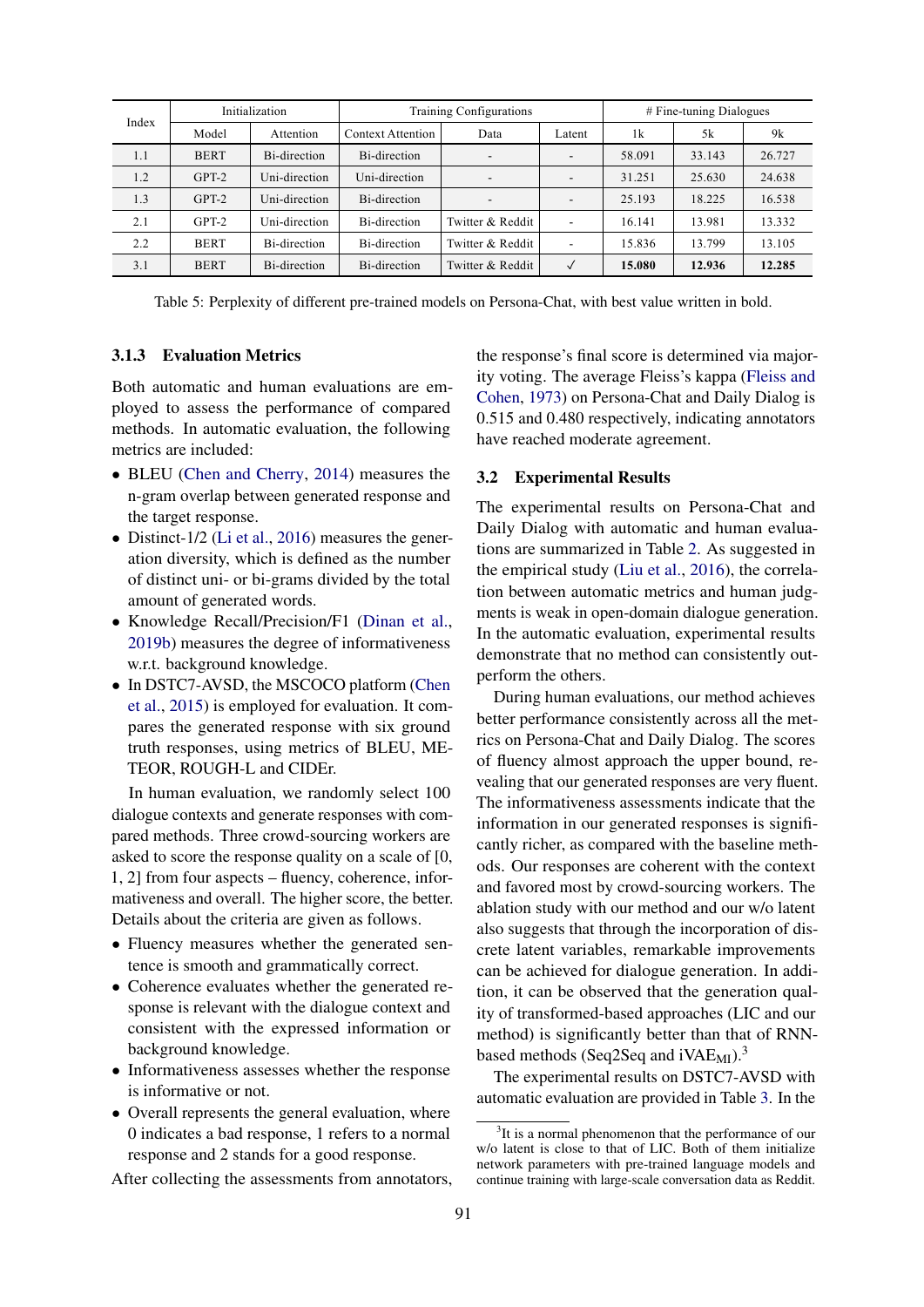experiments, our response selection is strengthened with an extra ranking step, which learns to rank the candidates according to automatic scores and selects the top one as the final answer. The results in Table [3](#page-5-2) demonstrate that our method has brought a new breakthrough for DSTC7-AVSD. Additionally, the upper bound of our method is also reported, under the ideal scenario that the optimal candidate answer can be selected. $4$  The incredible results validate the great potential of our approach.

## 3.3 Discussions

### 3.3.1 Case Analysis

To further dissect the quality of our pre-trained model, several examples of generated responses are provided in Table [4.](#page-5-3) For each piece of context, our model can produce multiple responses by assigning distinct values to the latent variable and five candidate responses are selected for display in the table. It shows that our pre-trained model is able to generate diverse and appropriate responses. More examples on the conversational datasets are provided in the Appendix.

# 3.3.2 Comparison of Pre-trained Models

To further analyze the effectiveness of our pretrained model, more ablation studies have been conducted on Persona-Chat. Distinct pre-trained models are included for comparison. To be fair, their transformer layers are all set to 12. There are three different sizes of training dialogues: 1k, 5k and 9k (all training data). The training configurations and experimental results measured with perplexity are summarized in Table [5.](#page-6-0) There are three groups of pre-trained models: group 1 applies direct fine-tuning of BERT or GPT-2 [\(Radford et al.,](#page-9-18) [2019\)](#page-9-18) on Persona-Chat; group 2 employs Twitter and Reddit for further training upon the basis of pretrained language models; group 3 carries out the training process with latent variable.<sup>5</sup> (Model 2.2 is our w/o latent one and model 3.1 is our method.)

These results demonstrate that our method outperforms the other pre-trained models consistently

with lower perplexity across different training sets. Several interesting conclusions can be also drawn from these results. Firstly, the comparison between model 1.2 and model 1.3 encourages the adoption of flexible attention mechanism to fully leverage the bi-directional context information.<sup>6</sup> Secondly, the superiority of group 2 over group 1 mainly comes from the employment of Twitter and Reddit, which are closer to human conversations than general text. Thirdly, the comparison between model 2.2 and model 3.1 reflects that the incorporation of discrete latent variable is able to boost the quality of response generation, whose effects have also been verified in Table [2.](#page-5-1)

# 4 Related Work

Related work involves pre-trained language models and one-to-many modeling in dialogue generation. Pre-trained Language Models. Pre-trained language models, which are trained on massive general text, have brought many breakthroughs on various NLP tasks. These models can be roughly divided into two categories according to their attention mechanisms. GPT [\(Radford et al.,](#page-9-12) [2018\)](#page-9-12) and GPT-2 [\(Radford et al.,](#page-9-18) [2019\)](#page-9-18) are representative unidirectional language models, where one token is only allowed to attend its previous tokens and the objective is to maximize left-to-right generation likelihood. BERT [\(Devlin et al.,](#page-8-0) [2019\)](#page-8-0) and XL-Net [\(Yang et al.,](#page-9-0) [2019\)](#page-9-0) are bi-directional language models, where bi-directional context attention is enabled for token prediction. The latest unified language model UniLM [\(Dong et al.,](#page-8-1) [2019\)](#page-8-1) is able to support both uni- and bi-directional attention with flexible self-attention mask designs. Recently, some attempts [\(Golovanov et al.,](#page-9-11) [2019;](#page-9-11) [Wolf et al.,](#page-9-2) [2019;](#page-9-2) [Zhang et al.,](#page-10-3) [2019\)](#page-10-3) have been made to adapt generative language models GPT or GPT-2 for dialogue generation. Whereas the special issues of conversations, such as impacts from background knowledge and problems of one-to-many relationship, are not fully considered and tackled in these adaptations.

One-to-many Modeling. Given one piece of context, there exists multiple appropriate responses, which is know as the one-to-many mapping problem. To model this one-to-many relationship, CVAE [\(Zhao et al.,](#page-10-1) [2017\)](#page-10-1) employs Gaussian distri-

<sup>&</sup>lt;sup>4</sup>Given a dialogue context and background knowledge, our model is able to generate  $K$  diverse responses. Each of them will be evaluated using MSCOCO and the one obtaining the best score will be treated as the optimal candidate answer.

<sup>&</sup>lt;sup>5</sup>Overall, group 1 involves two-stage training: pre-training of language model with general text and fine-tuning on small conversation datasets. Whereas, group 2 and group 3 involve three-stage training: pre-training of language model with general text, further pre-training of dialogue generation with Twitter and Reddit, and fine-tuning on small conversation datasets.

<sup>&</sup>lt;sup>6</sup>The results of model 1.1 demonstrate that there are some deficiencies in performance to apply direct fine-tuning of BERT on small conversation datasets, as discussed in the introduction.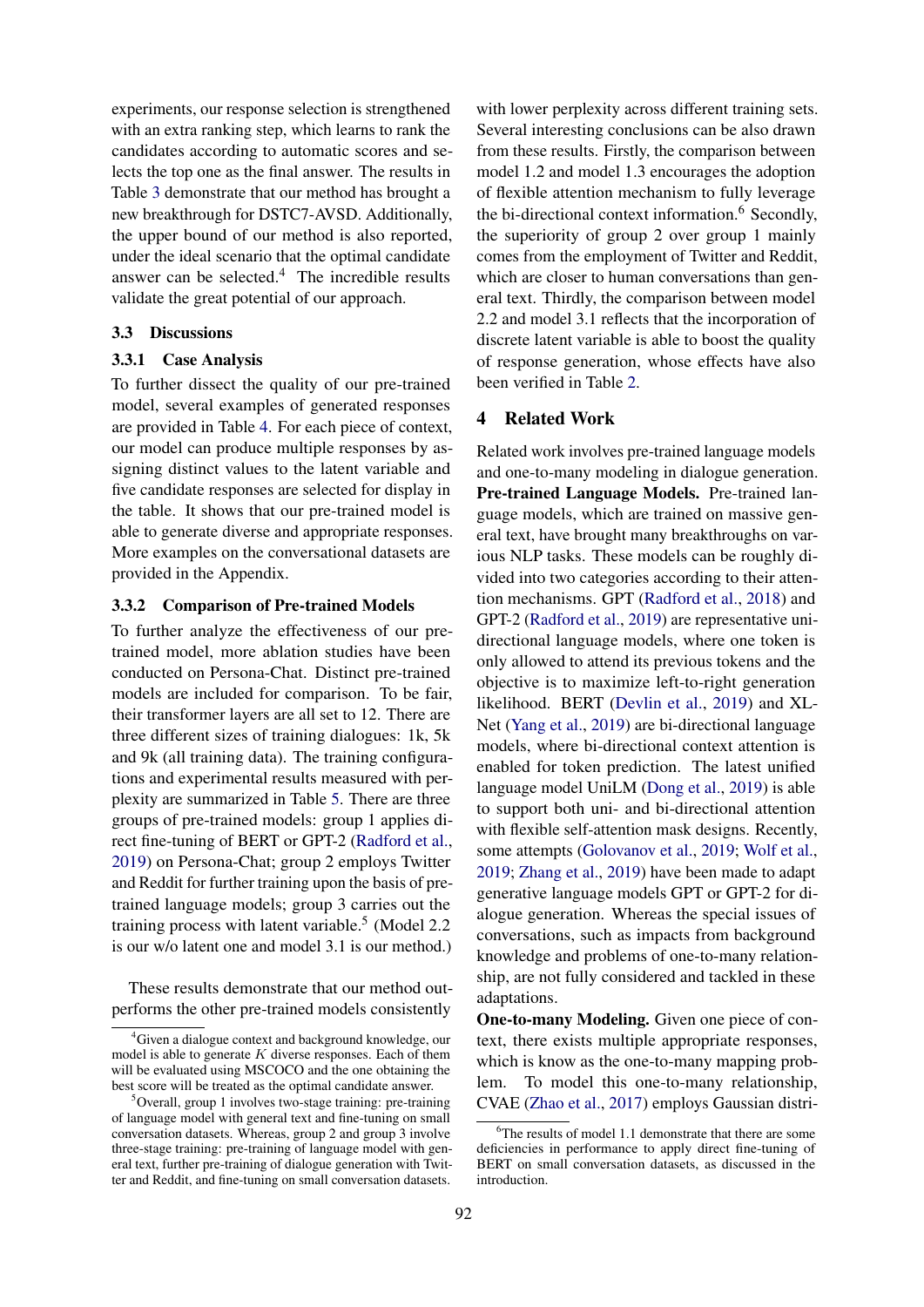bution to capture the discourse-level variations of responses. To alleviate the issue of posterior collapse in VAE, some extension approaches are further developed, including conditional Wasserstein auto-encoder of DialogWAE [\(Gu et al.,](#page-9-19) [2019\)](#page-9-19) and implicit feature learning of  $iVAE<sub>MI</sub>$  [\(Fang et al.,](#page-9-13) [2019\)](#page-9-13). SpaceFusion[\(Gao et al.,](#page-9-20) [2019\)](#page-9-20) aims to jointly optimize diversity and relevance in the latent space, which are roughly matched by the distance and direction from the predicted response vector. Besides the continuous representation in VAE, discrete categorical variables are also utilized for interpretable generation [\(Zhao et al.,](#page-10-4) [2018\)](#page-10-4). Additionally, multiple mapping modules as latent mechanisms are introduced for diverse generation [\(Chen](#page-8-2) [et al.,](#page-8-2) [2019\)](#page-8-2), where accurate optimization is carried out via posterior mapping selection. However, due to the small scale of annotated conversation data and limited capacity of generation network, it remains challenging for these methods to balance the diversity and fluency during response generation.

# 5 Conclusion

A novel pre-training model for dialogue generation is introduced in this paper, incorporated with latent discrete variables for one-to-many relationship modeling. To pre-train our model, two reciprocal tasks of response generation and latent recognition are carried out simultaneously on large-scale conversation datasets. Our pre-trained model is flexible enough to handle various down-stream tasks of dialogue generation. Extensive and intensive experiments have been carried out on three different kinds of publicly available datasets. And the results demonstrate that our model obtains significant improvements over the other state-of-the-art methods.

Our work can be potentially improved with more fine-grained latent variables. In the future, we will also explore to boost the latent selection policy with reinforcement learning and extend our pre-training to support dialogue generation in other languages.

### Acknowledgments

We would like to thank the ACL reviewers for their constructive suggestions and Chaotao Chen, Junkun Chen, Tong Wu and Wenxia Zheng for their generous help. This work was supported by the Natural Key Research and Development Project of China (No. 2018AAA0101900).

## References

- <span id="page-8-5"></span>Huda Alamri, Vincent Cartillier, Abhishek Das, Jue Wang, Anoop Cherian, Irfan Essa, Dhruv Batra, Tim K Marks, Chiori Hori, Peter Anderson, et al. 2019. Audio visual scene-aware dialog. In *Proceedings of the IEEE Conference on Computer Vision and Pattern Recognition*, pages 7558–7567.
- <span id="page-8-4"></span>Siqi Bao, Huang He, Fan Wang, Rongzhong Lian, and Hua Wu. 2019. Know more about each other: Evolving dialogue strategy via compound assessment. In *Proceedings of the 57th Annual Meeting of the Association for Computational Linguistics*, pages 5382– 5391.
- <span id="page-8-7"></span>Boxing Chen and Colin Cherry. 2014. A systematic comparison of smoothing techniques for sentencelevel bleu. In *Proceedings of the 9th Workshop on Statistical Machine Translation*, pages 362–367.
- <span id="page-8-2"></span>Chaotao Chen, Jinhua Peng, Fan Wang, Jun Xu, and Hua Wu. 2019. Generating multiple diverse responses with multi-mapping and posterior mapping selection. In *Proceedings of the 28th International Joint Conference on Artificial Intelligence*, pages 4918–4924.
- <span id="page-8-9"></span>Xinlei Chen, Hao Fang, Tsung-Yi Lin, Ramakrishna Vedantam, Saurabh Gupta, Piotr Dollár, and C Lawrence Zitnick. 2015. Microsoft coco captions: Data collection and evaluation server. *arXiv preprint arXiv:1504.00325*.
- <span id="page-8-3"></span>Kyunghyun Cho, Bart van Merrienboer, Caglar Gulcehre, Dzmitry Bahdanau, Fethi Bougares, Holger Schwenk, and Yoshua Bengio. 2014. Learning phrase representations using rnn encoder–decoder for statistical machine translation. In *Proceedings of the 2014 Conference on Empirical Methods in Natural Language Processing*, pages 1724–1734.
- <span id="page-8-0"></span>Jacob Devlin, Ming-Wei Chang, Kenton Lee, and Kristina Toutanova. 2019. Bert: Pre-training of deep bidirectional transformers for language understanding. In *Proceedings of the 2019 Conference of the North American Chapter of the Association for Computational Linguistics: Human Language Technologies*, pages 4171–4186.
- <span id="page-8-6"></span>Emily Dinan, Varvara Logacheva, Valentin Malykh, Alexander Miller, Kurt Shuster, Jack Urbanek, Douwe Kiela, Arthur Szlam, Iulian Serban, Ryan Lowe, et al. 2019a. The second conversational intelligence challenge (convai2). *arXiv preprint arXiv:1902.00098*.
- <span id="page-8-8"></span>Emily Dinan, Stephen Roller, Kurt Shuster, Angela Fan, Michael Auli, and Jason Weston. 2019b. Wizard of wikipedia: Knowledge-powered conversational agents. *International Conference on Learning Representations*.
- <span id="page-8-1"></span>Li Dong, Nan Yang, Wenhui Wang, Furu Wei, Xiaodong Liu, Yu Wang, Jianfeng Gao, Ming Zhou, and Hsiao-Wuen Hon. 2019. Unified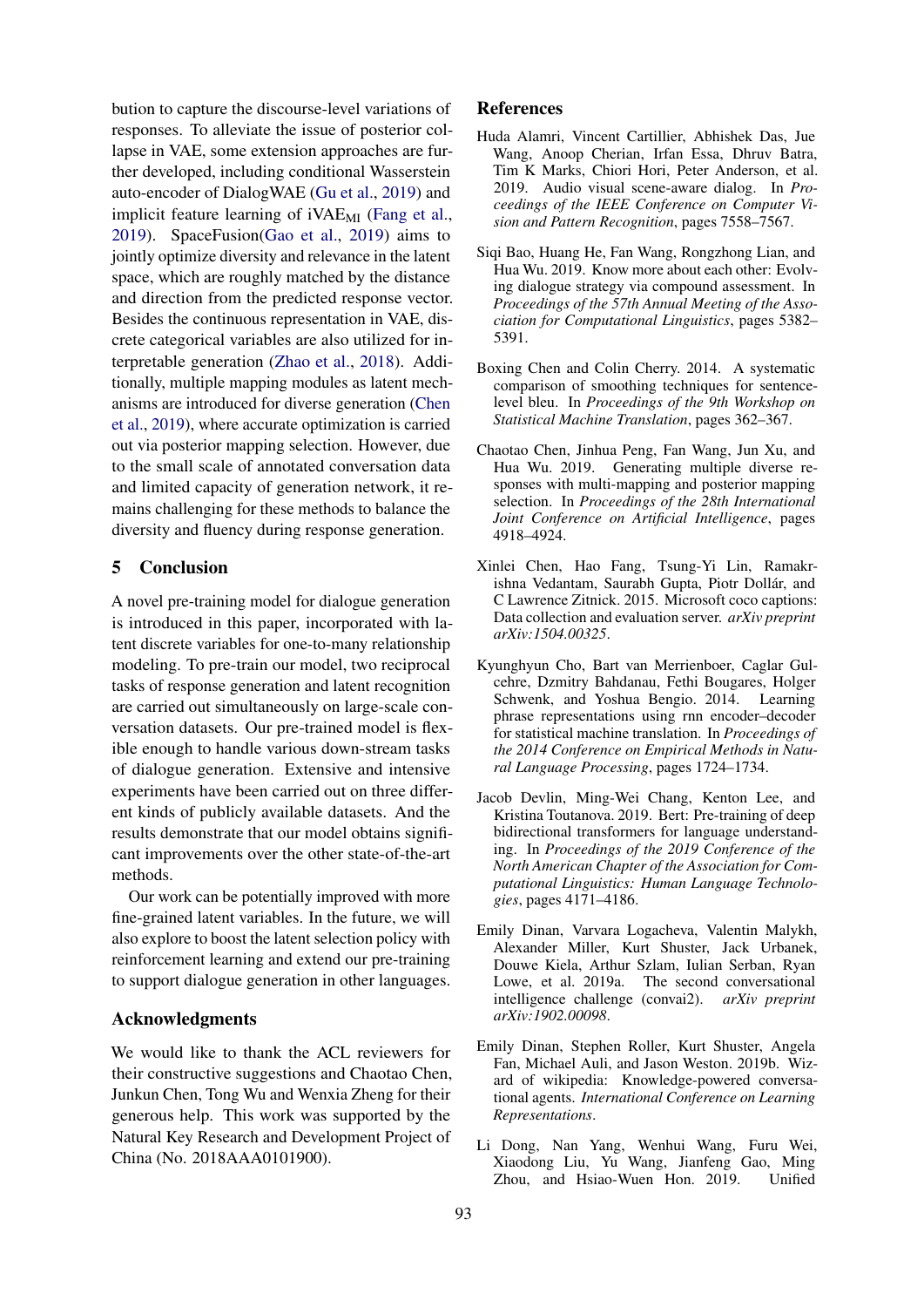language model pre-training for natural language understanding and generation. *arXiv preprint arXiv:1905.03197*.

- <span id="page-9-13"></span>Le Fang, Chunyuan Li, Jianfeng Gao, Wen Dong, and Changyou Chen. 2019. Implicit deep latent variable models for text generation. *arXiv preprint arXiv:1908.11527*.
- <span id="page-9-16"></span>Joseph L Fleiss and Jacob Cohen. 1973. The equivalence of weighted kappa and the intraclass correlation coefficient as measures of reliability. In *Educational and Psychological Measurement*, pages 613– 619.
- <span id="page-9-6"></span>Michel Galley, Chris Brockett, Xiang Gao, Jianfeng Gao, and Bill Dolan. 2019. Grounded response generation task at dstc7. In *AAAI Dialog System Technology Challenge Workshop*.
- <span id="page-9-20"></span>Xiang Gao, Sungjin Lee, Yizhe Zhang, Chris Brockett, Michel Galley, Jianfeng Gao, and Bill Dolan. 2019. Jointly optimizing diversity and relevance in neural response generation. In *Proceedings of the 2019 Conference of the North American Chapter of the Association for Computational Linguistics: Human Language Technologies*, pages 1229–1238.
- <span id="page-9-11"></span>Sergey Golovanov, Rauf Kurbanov, Sergey Nikolenko, Kyryl Truskovskyi, Alexander Tselousov, and Thomas Wolf. 2019. Large-scale transfer learning for natural language generation. In *Proceedings of the 57th Annual Meeting of the Association for Computational Linguistics*, pages 6053–6058.
- <span id="page-9-19"></span>Xiaodong Gu, Kyunghyun Cho, Jung-Woo Ha, and Sunghun Kim. 2019. Dialogwae: Multimodal response generation with conditional wasserstein autoencoder. *International Conference on Learning Representations*.
- <span id="page-9-3"></span>Chenyang Huang, Osmar Zaiane, Amine Trabelsi, and Nouha Dziri. 2018. Automatic dialogue generation with expressed emotions. In *Proceedings of the 2018 Conference of the North American Chapter of the Association for Computational Linguistics: Human Language Technologies*, pages 49–54.
- <span id="page-9-4"></span>Nitish Shirish Keskar, Bryan McCann, Lav Varshney, Caiming Xiong, and Richard Socher. 2019. CTRL: A Conditional Transformer Language Model for Controllable Generation. *arXiv preprint arXiv:1909.05858*.
- <span id="page-9-7"></span>Diederik P Kingma and Jimmy Ba. 2015. Adam: A method for stochastic optimization. In *International Conference on Learning Representations*.
- <span id="page-9-15"></span>Jiwei Li, Michel Galley, Chris Brockett, Jianfeng Gao, and Bill Dolan. 2016. A diversity-promoting objective function for neural conversation models. In *Proceedings of the 2016 Conference of the North American Chapter of the Association for Computational Linguistics: Human Language Technologies*, pages 110–119.
- <span id="page-9-9"></span>Yanran Li, Hui Su, Xiaoyu Shen, Wenjie Li, Ziqiang Cao, and Shuzi Niu. 2017. Dailydialog: A manually labelled multi-turn dialogue dataset. In *Proceedings of the 8th International Joint Conference on Natural Language Processing*, pages 986–995.
- <span id="page-9-17"></span>Chia-Wei Liu, Ryan Lowe, Iulian Serban, Mike Noseworthy, Laurent Charlin, and Joelle Pineau. 2016. How not to evaluate your dialogue system: An empirical study of unsupervised evaluation metrics for dialogue response generation. In *Proceedings of the 2016 Conference on Empirical Methods in Natural Language Processing*, pages 2122–2132.
- <span id="page-9-12"></span>Alec Radford, Karthik Narasimhan, Tim Salimans, and Ilya Sutskever. 2018. Improving language understanding by generative pre-training. *Technical report, OpenAI*.
- <span id="page-9-18"></span>Alec Radford, Jeff Wu, Rewon Child, David Luan, Dario Amodei, and Ilya Sutskever. 2019. Language models are unsupervised multitask learners. *Technical report, OpenAI*.
- <span id="page-9-1"></span>Hannah Rashkin, Eric Michael Smith, Margaret Li, and Y-Lan Boureau. 2019. Towards empathetic opendomain conversation models: A new benchmark and dataset. In *Proceedings of the 57th Annual Meeting of the Association for Computational Linguistics*, pages 5370–5381.
- <span id="page-9-14"></span>Ramon Sanabria, Shruti Palaskar, and Florian Metze. 2019. Cmu sinbad's submission for the dstc7 avsd challenge. In *AAAI Dialog System Technology Challenge Workshop*.
- <span id="page-9-10"></span>Oriol Vinyals and Quoc Le. 2015. A neural conversational model. *arXiv preprint arXiv:1506.05869*.
- <span id="page-9-2"></span>Thomas Wolf, Victor Sanh, Julien Chaumond, and Clement Delangue. 2019. transfer learning approach for neural network based conversational agents. *arXiv preprint arXiv:1901.08149*.
- <span id="page-9-5"></span>Yonghui Wu, Mike Schuster, Zhifeng Chen, Quoc V Le, Mohammad Norouzi, Wolfgang Macherey, Maxim Krikun, Yuan Cao, Qin Gao, Klaus Macherey, et al. 2016. Google's neural machine translation system: Bridging the gap between human and machine translation. *arXiv preprint arXiv:1609.08144*.
- <span id="page-9-0"></span>Zhilin Yang, Zihang Dai, Yiming Yang, Jaime Carbonell, Ruslan Salakhutdinov, and Quoc V Le. 2019. Xlnet: Generalized autoregressive pretraining for language understanding. *arXiv preprint arXiv:1906.08237*.
- <span id="page-9-8"></span>Saizheng Zhang, Emily Dinan, Jack Urbanek, Arthur Szlam, Douwe Kiela, and Jason Weston. 2018. Personalizing dialogue agents: I have a dog, do you have pets too? In *Proceedings of the 56th Annual Meeting of the Association for Computational Linguistics*, pages 2204–2213.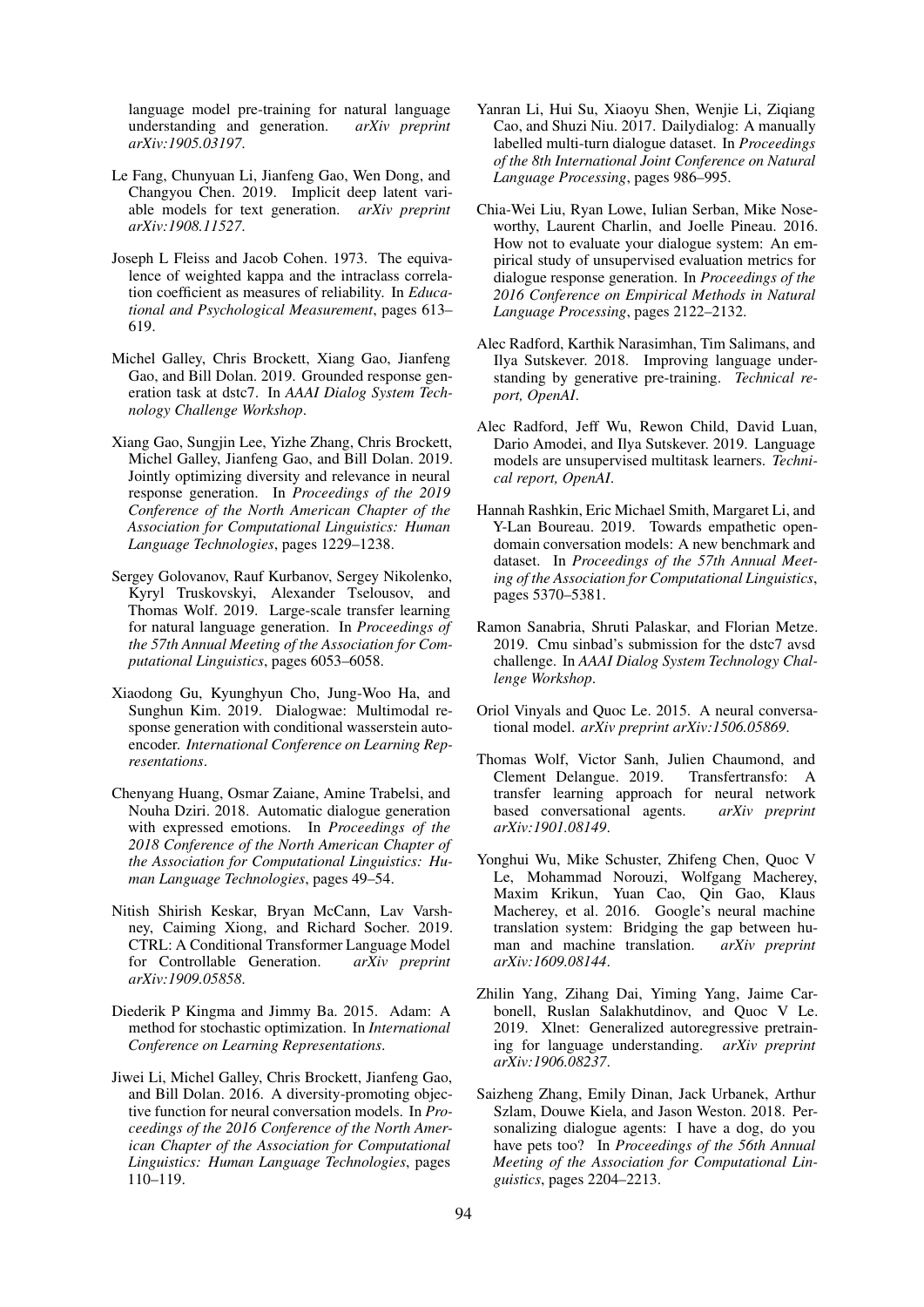- <span id="page-10-3"></span>Yizhe Zhang, Siqi Sun, Michel Galley, Yen-Chun Chen, Chris Brockett, Xiang Gao, Jianfeng Gao, Jingjing Liu, and Bill Dolan. 2019. Dialogpt: Large-scale generative pre-training for conversational response generation. *arXiv preprint arXiv:1911.00536*.
- <span id="page-10-4"></span>Tiancheng Zhao, Kyusong Lee, and Maxine Eskenazi. 2018. Unsupervised discrete sentence representation learning for interpretable neural dialog generation. In *Proceedings of the 56th Annual Meeting of the Association for Computational Linguistics*, pages 1098–1107.
- <span id="page-10-1"></span>Tiancheng Zhao, Ran Zhao, and Maxine Eskenazi. 2017. Learning discourse-level diversity for neural dialog models using conditional variational autoencoders. In *Proceedings of the 55th Annual Meeting of the Association for Computational Linguistics*, pages 654–664.
- <span id="page-10-2"></span>Hao Zhou, Tom Young, Minlie Huang, Haizhou Zhao, Jingfang Xu, and Xiaoyan Zhu. 2018. Commonsense knowledge aware conversation generation with graph attention. In *Proceedings of the 27th International Joint Conference on Artificial Intelligence*, pages 4623–4629.
- <span id="page-10-0"></span>Yukun Zhu, Ryan Kiros, Rich Zemel, Ruslan Salakhutdinov, Raquel Urtasun, Antonio Torralba, and Sanja Fidler. 2015. Aligning books and movies: Towards story-like visual explanations by watching movies and reading books. In *Proceedings of the IEEE International Conference on Computer Vision*, pages 19–27.

# A Additional Case Analysis

In Table [6,](#page-11-0) it provides the cases of our method and compared approaches on Persona-Chat, where two participants chat with each other according to their personas. As shown in the example, participant P2 needs to produce a response towards the given dialogue context, conditioned on his/her persona profile. The baseline Seq2Seq tends to generate common replies with low informativeness and poor coherence. LIC and our w/o latent are able to produce some coherent responses, whereas deficient in informativeness. In comparison, the response by our method is not only coherent with the context, but also expressive of the background personas. Besides, we also observe the phenomenon of diverse knowledge usage in our response generation, which suggests that the latent variable helps control the knowledge selection and utilization in an implicit way.

Table [7](#page-11-1) provides the generated responses on Daily Dialog, where two participants chat about daily life. This example shows that Seq2Seq is able to generate fluent utterances, while lacking coherence with the context. As for  $iVAE<sub>MI</sub>$ , it suffers

from the difficulty to balance diversity and fluency. By contrast, our method is able to generate more coherent and high-quality responses.

Table [8](#page-11-2) provides the generated responses on DSTC7-AVSD, where two participants discuss the objects and events in a video. Participant P1 is responsible to raise questions, who only has access to the first, middle and last frames of the video. Participant P2 has watched the whole video and needs to answer the partner's questions. The generation system is developed to mimic P2 and answer the questions based on the background knowledge. The baseline approach relies on the multi-modal information, including text, audio and visual features, to produce the answer. Due to the limited network capacity, it lacks fidelity to the background knowledge and makes the generated response less accurate. (As the team of CMU has not released their codes or models, their samples are omitted here.) Our method utilizes the video caption and summary as background knowledge. It can be observed that our method generates a more appropriate answer as compared with the baseline approach.